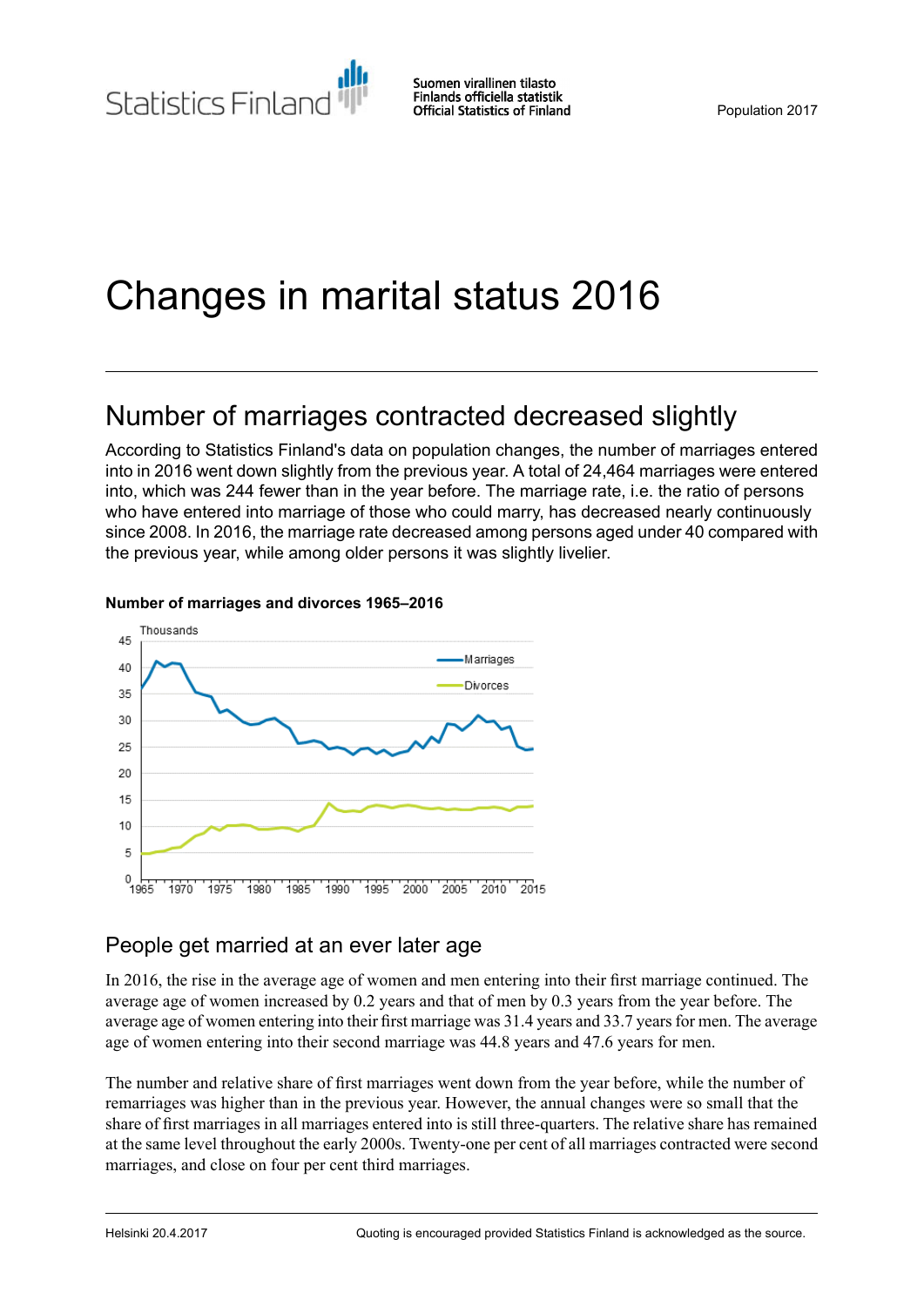## Number of divorces decreased

In 2016, altogether 13,541 marriages ended in divorce, which is 398 fewer than one year previously. Since 2012, the number of divorces has increased and decreased in alternate years. The divorce rate, i.e. the number of divorces in relation to married persons, has remained the same for over 20 years. Changes by age in the divorce rate were minor compared with the previous year.

The average age of women in their first marriage was 40.5 when their marriage ended in divorce. The corresponding average age of men was 42.8 in 2016. The average age of women at the time of divorce rose from the year before by one-tenth, that of men remained unchanged. The average age of either sex has not had a clearly rising or falling trend in the last years.

## Clearly under one-half of first marriages still end in divorce

According to the divorce rate in 2016, first marriages end in divorce with a probability of 39 per cent. The drop in the divorce rate from the previous year was so small that the probability of first marriages to end in divorce stays at the same level as in the previous years. The median for the duration of first marriages ending in divorce was ten years as in the year before.

Sixty-nine per cent of the marriages that ended in divorce in 2016 were first marriages for both spouses. The share increased by one percentage point from 2015. In 1990, the corresponding percentage was still 80. Nine per cent of the marriages ending in divorce were at least second marriages for both spouses in 2016, in 2015 it was 11 per cent.

### Registration of partnerships decreased considerably, number of divorces almost unchanged

In 2016, the number of registered partnerships decreased by 21 per cent from the previous year. The probable reason for the drop in registrations is the amendment to the Marriage Act that entered into force at the beginning of March 2017 according to which same-sex couples can enter into marriage. It may be that some couples have decided to wait to March 2017 for the amendment. More information on this will be available from the monthly preliminary statistics on population changes.

In 2016, the registrations of partnerships numbered 251. Of these, 97 were male couples and 157 female couples. The number of partnership registrations by male couples only decreased by three from the previous year. By contrast, the number of partnership registrations by female couples decreased by 64, which corresponds to 29 per cent. The decrease in the number of partnership registrations was almost completely caused by the drop in registrations by female couples.

Slightly over 100 registered same-sex partnerships have ended in divorce annually in the four previous years. In 2016, the number of divorces was 127, which is five fewer than in the previous year.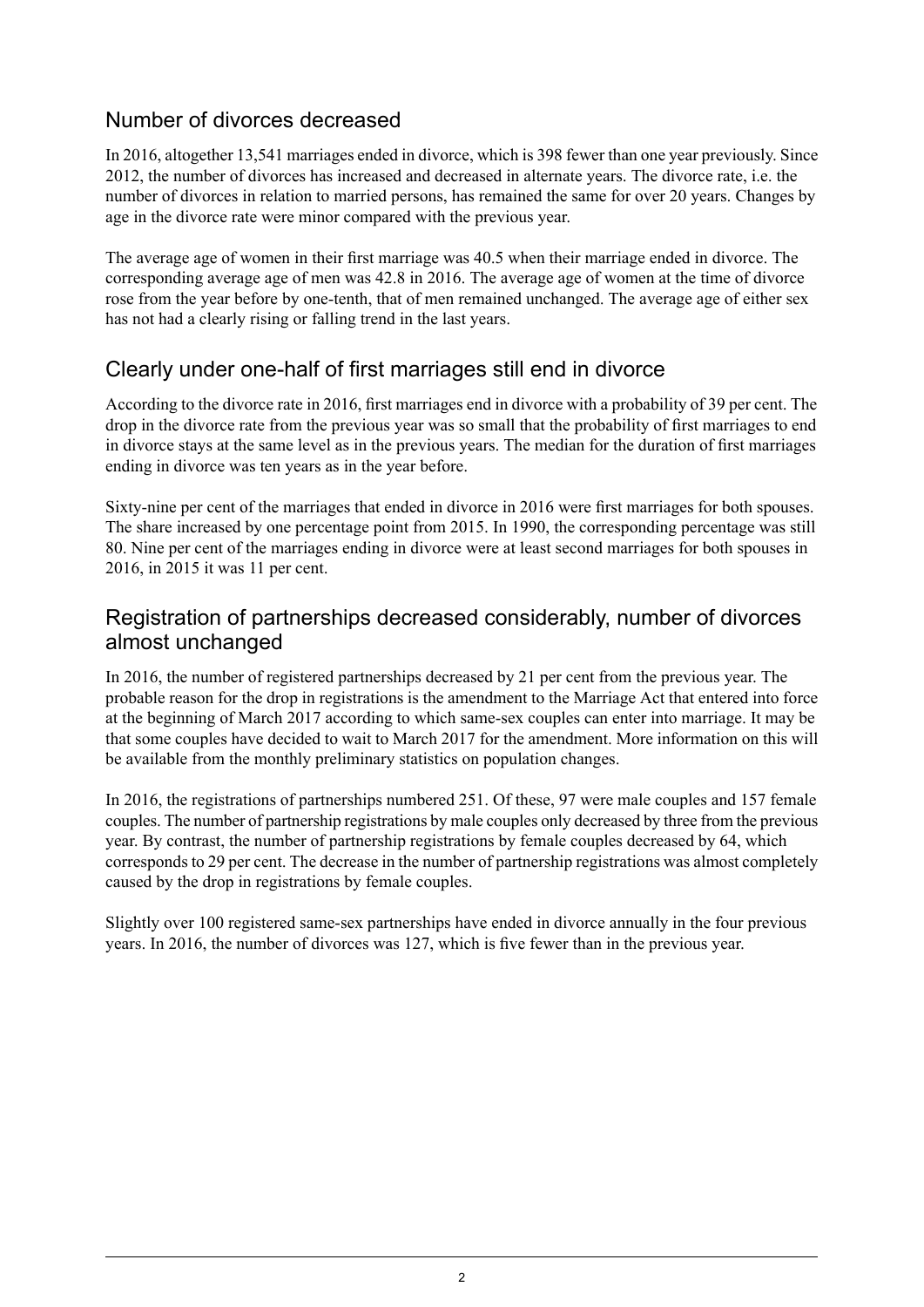|                                          | Year     |         |        |                                    |       |      |      |      |      |                                    |  |
|------------------------------------------|----------|---------|--------|------------------------------------|-------|------|------|------|------|------------------------------------|--|
|                                          | 2007     | 2008    | 2009   | 2010                               | 2011  | 2012 | 2013 | 2014 | 2015 | 2016                               |  |
| Contracted marriages                     | 29 4 9 7 | 31 0 14 |        | 29 836 29 952 28 408 28 878 25 119 |       |      |      |      |      | 24 462 24 708 24 464               |  |
| <b>Divorces</b>                          | 13 2 24  | 13471   | 13.527 | 13619                              | 13469 |      |      |      |      | 13 040 13 766 13 682 13 939 13 541 |  |
| Woman's mean age at first<br>marriage    | 29,9     | 30,2    | 30,2   | 30.3                               | 30.6  | 30,8 | 30.6 | 30,7 | 31,2 | 31,4                               |  |
| Man's mean age at first<br>marriage      | 32.3     | 32,5    | 32,5   | 32,6                               | 32,9  | 33,1 | 32,8 | 32.9 | 33,4 | 33.7                               |  |
| Woman's mean age at first<br>divorce     | 40,5     | 40,3    | 40,0   | 39.9                               | 40.4  | 40.0 | 40,0 | 39.9 | 40.4 | 40,5                               |  |
| Man's mean age at first<br>divorce       | 42,8     | 42,5    | 42,2   | 42.3                               | 42,7  | 42,3 | 42.3 | 42.3 | 42,8 | 42,8                               |  |
| Registered partnerships                  | 213      | 249     | 246    | 322                                | 333   | 329  | 373  | 333  | 318  | 251                                |  |
| Divorces from registered<br>partnerships | 67       | 45      | 53     | 64                                 | 85    | 103  | 101  | 109  | 133  | 127                                |  |

## **Changes in marital status, mean age of men and women at first marriage in 2007–2016**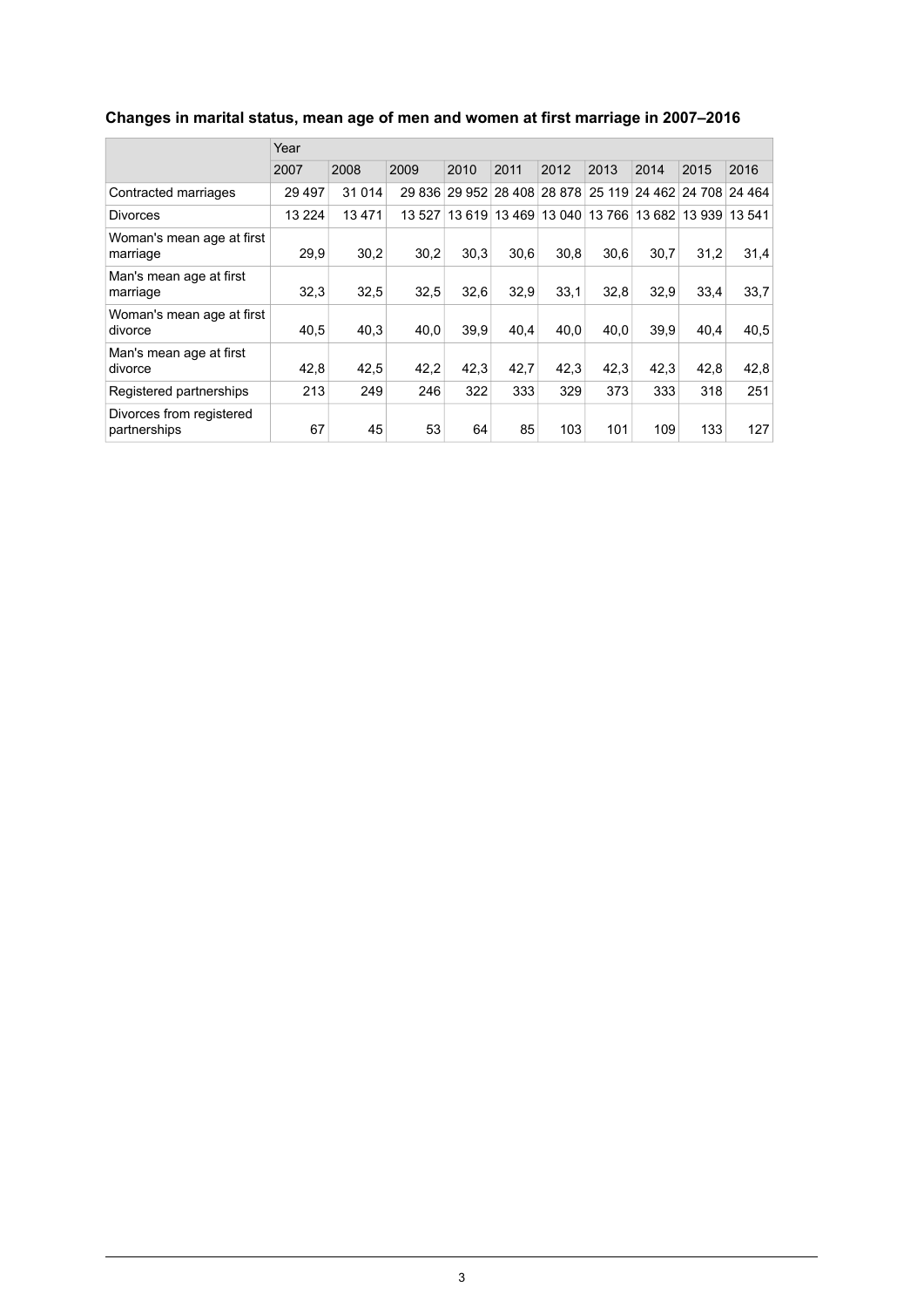## **Contents**

## **Tables**

### **Appendix tables**

## Figures

## **Appendix figures**

|--|--|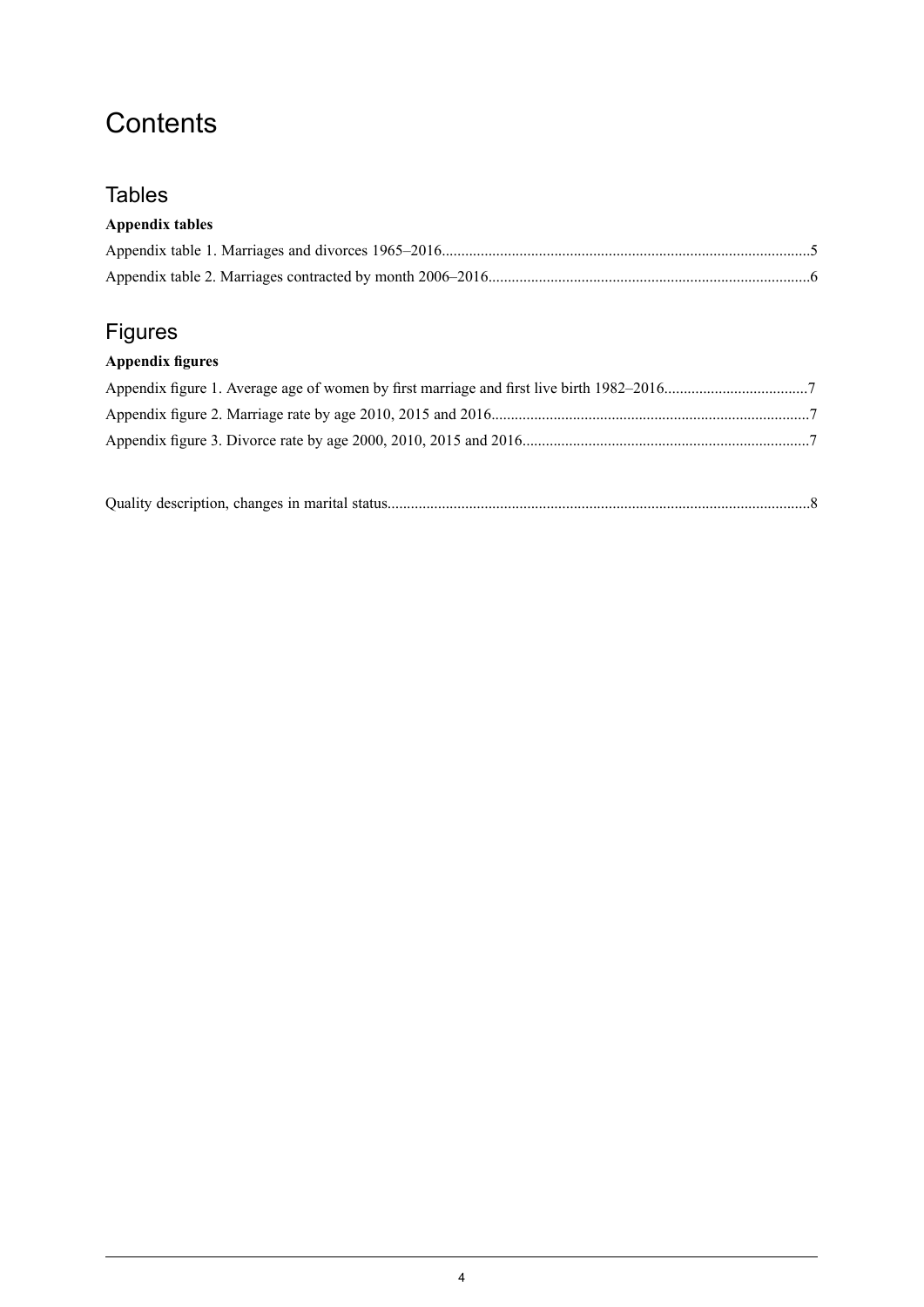## Appendix tables

#### <span id="page-4-0"></span>**Appendix table 1. Marriages and divorces 1965–2016**

| Year | Marriages | <b>Divorces</b> |
|------|-----------|-----------------|
| 1965 | 36,214    | 4,594           |
| 1966 | 38,252    | 4,856           |
| 1967 | 41,273    | 5,209           |
| 1968 | 40,251    | 5,416           |
| 1969 | 40,910    | 5,895           |
| 1970 | 40,730    | 6,044           |
| 1971 | 37,925    | 7,175           |
| 1972 | 35,467    | 8,254           |
| 1973 | 34,883    | 8,831           |
| 1974 | 34,533    | 10,019          |
| 1975 | 31,547    | 9,358           |
| 1976 | 32,004    | 10,125          |
| 1977 | 30,966    | 10,107          |
| 1978 | 29,760    | 10,369          |
| 1979 | 29,277    | 10,191          |
| 1980 | 29,388    | 9,464           |
| 1981 | 30,100    | 9,497           |
| 1982 | 30,459    | 9,705           |
| 1983 | 29,474    | 9,770           |
| 1984 | 28,550    | 9,652           |
| 1985 | 25,751    | 9,064           |
| 1986 | 25,820    | 9,742           |
| 1987 | 26,259    | 10,110          |
| 1988 | 25,933    | 12,146          |
| 1989 | 24,569    | 14,365          |
| 1990 | 24,997    | 13,127          |
| 1991 | 24,732    | 12,820          |
| 1992 | 23,560    | 12,949          |
| 1993 | 24,660    | 12,753          |
| 1994 | 24,898    | 13,751          |
| 1995 | 23,737    | 14,025          |
| 1996 | 24,464    | 13,795          |
| 1997 | 23,444    | 13,507          |
| 1998 | 24,023    | 13,848          |
| 1999 | 24,271    | 14,030          |
| 2000 | 26,150    | 13,913          |
| 2001 | 24,830    | 13,568          |
| 2002 | 26,969    | 13,336          |
| 2003 | 25,815    | 13,475          |
| 2004 | 29,342    | 13,234          |
| 2005 | 29,283    | 13,383          |
| 2006 | 28,236    | 13,255          |
| 2007 | 29,497    | 13,224          |
| 2008 | 31,014    | 13,471          |
| 2009 | 29,836    | 13,527          |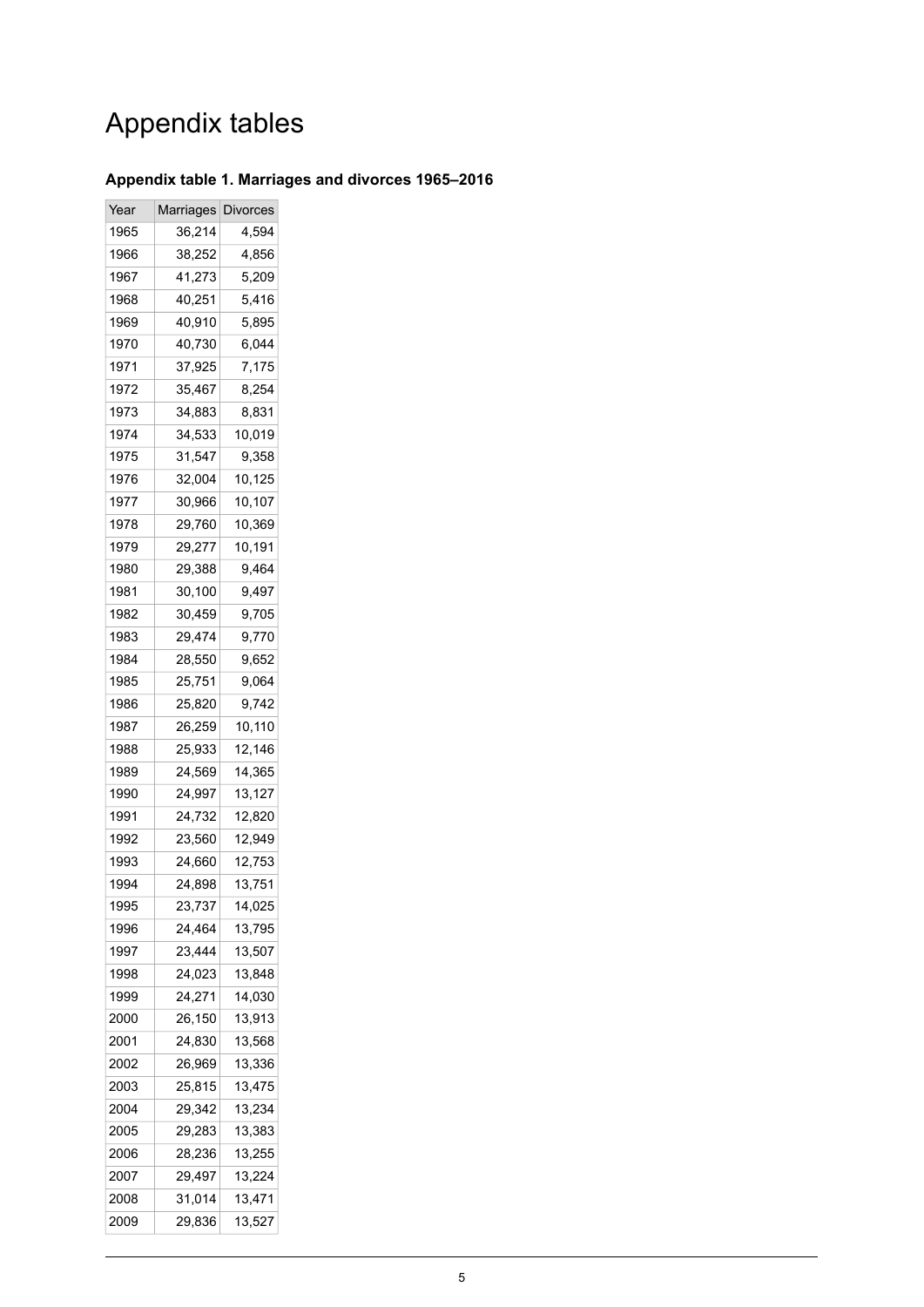| Year | Marriages Divorces |        |
|------|--------------------|--------|
| 2010 | 29,952             | 13,619 |
| 2011 | 28,408             | 13,469 |
| 2012 | 28,878             | 13,040 |
| 2013 | 25,119             | 13,766 |
| 2014 | 24,462             | 13,682 |
| 2015 | 24,708             | 13,939 |
| 2016 | 24,464             | 13,541 |

#### <span id="page-5-0"></span>**Appendix table 2. Marriages contracted by month 2006–2016**

| Month     | Year   |        |        |        |        |        |        |        |        |        |        |
|-----------|--------|--------|--------|--------|--------|--------|--------|--------|--------|--------|--------|
|           | 2006   | 2007   | 2008   | 2009   | 2010   | 2011   | 2012   | 2013   | 2014   | 2015   | 2016   |
| Total     | 28,236 | 29,497 | 31,014 | 29,836 | 29,952 | 28,408 | 28,878 | 25,119 | 24,462 | 24,708 | 24,464 |
| January   | 1,192  | 1,163  | 1,095  | 1,348  | 1,395  | 1,392  | 1,097  | 1,001  | 1,074  | 1,103  | 1,050  |
| February  | 1,609  | 1,616  | 2,091  | 1,867  | 1,694  | 1,653  | 1,784  | 1,241  | 1,525  | 1,432  | 1,482  |
| March     | 1,441  | 1,631  | 1,570  | 1,400  | 1,364  | 1,271  | 1,507  | 1,650  | 1,074  | 1,123  | 1,069  |
| April     | 1,464  | 1,426  | 1,446  | 1,600  | 1,472  | 1,457  | 1,350  | 1,119  | 1,511  | 1,244  | 1,325  |
| May       | 2,008  | 1,937  | 2,240  | 2,201  | 2,220  | 1,915  | 1,995  | 1,907  | 1,947  | 2,418  | 1,899  |
| June      | 3,459  | 3,700  | 3,565  | 3,448  | 3,156  | 3,033  | 3,525  | 3,123  | 3,132  | 2,762  | 2,825  |
| July      | 5.436  | 6,282  | 4,876  | 4,703  | 5,890  | 5,196  | 4,627  | 4,272  | 3,875  | 4,108  | 4,538  |
| August    | 4,225  | 4,373  | 6,890  | 5,217  | 4,377  | 4,172  | 4,370  | 4,405  | 4,330  | 4,380  | 3,981  |
| September | 2,829  | 2,752  | 2,358  | 3,224  | 2,394  | 2,394  | 2,495  | 2,040  | 2,011  | 2,109  | 2,345  |
| October   | 1,422  | 1,470  | 1,751  | 1,679  | 3,076  | 1,490  | 1,431  | 1,292  | 1,465  | 1,410  | 1,379  |
| November  | 1,165  | 1,217  | 1,228  | 1,254  | 1,184  | 2,741  | 1,237  | 1,175  | 1,022  | 1,082  | 963    |
| December  | 1,986  | 1,930  | 1,904  | 1,895  | 1,730  | 1,694  | 3,460  | 1,894  | 1,496  | 1,537  | 1,608  |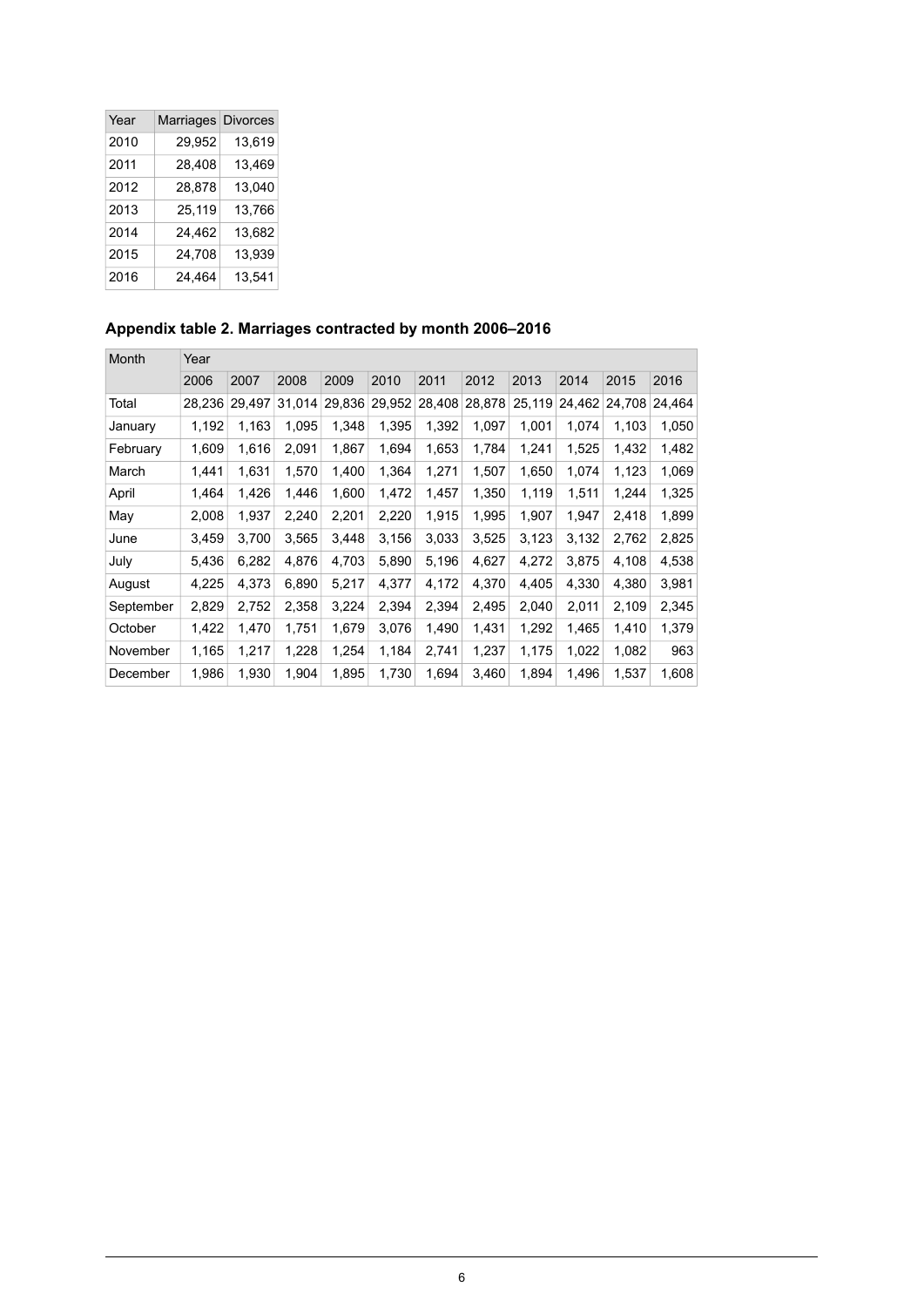## Appendix figures

#### <span id="page-6-0"></span>**Appendix figure 1. Average age of women by first marriage and first live birth 1982–2016**



#### <span id="page-6-1"></span>**Appendix figure 2. Marriage rate by age 2010, 2015 and 2016**



#### <span id="page-6-2"></span>**Appendix figure 3. Divorce rate by age 2000, 2010, 2015 and 2016**

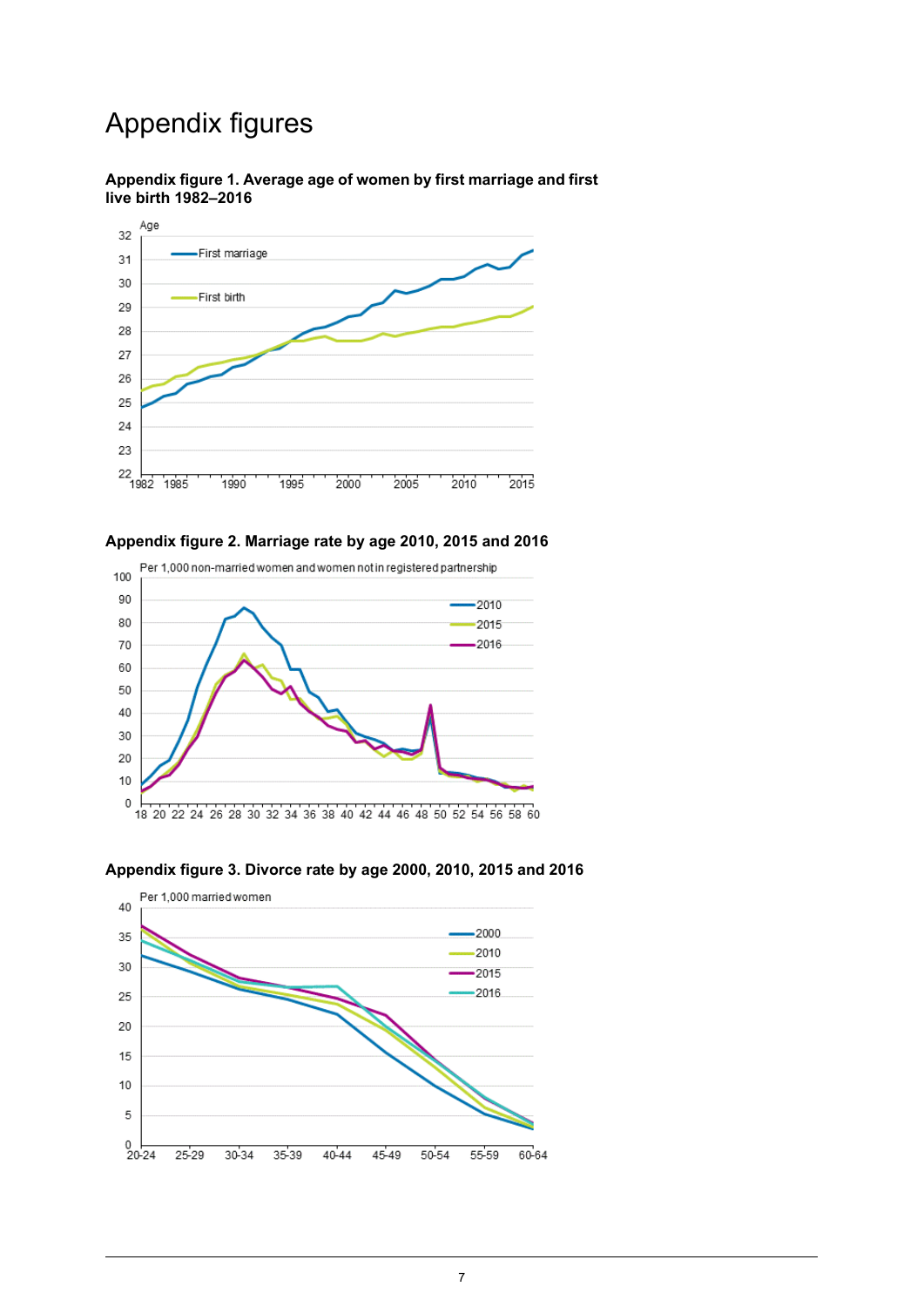## <span id="page-7-0"></span>Quality description, changes in marital status

## 1. Relevance of statistical information

The main source used when producing Finnish population statistics is the Population Information System, which is maintained by the Population Register Centre and local register offices. Changes in the data on the vital events of the resident population are updated into the Population Information System continuously by local population register authorities. From 1975 Statistics Finland has obtained population data from the Population Register Centre.

The last population registration was carried out in Finland on 1 January 1989. After that the Population Information System has been updated by notifications of changes. The data stored in the Population Information System are specified in the act on Population Information System and the certicate services of the Population Register Centre (21 August 2009/661). Notifications on population changes for the past year are expected by the last day of January of the following year.

Statistics Finland's function is to compile statistics on conditions in society (Statistics Finland Act of 24 January 1992/48). These also include demographic statistics. Statistics Finland's Rules of Procedure defines the Population and Social Statistics unit as the producer of demographic statistics (Statistics Finland's Rules of Procedure, TK-00-1743-16).

In accordance with the Act on the Municipality of Domicile, the municipality of domicile and the place of residence of individuals are recorded in the Population Information System. The municipality in which a person lives or the one construed by the inhabitant as the municipality of domicile on the grounds of residence, family ties, livelihood or other equivalent circumstances, or to which the inhabitant has close links due to the aforementioned circumstances is deemed the municipality of domicile. (Act on the Municipality of Domicile, 201/1994.) The population registered in the Population Information System is divided into those present and those absent. Those present are permanent residents of Finland, either Finnish nationals or aliens. Those absent are Finnish nationals who when emigrating from the country have reported that they intend to be absent from Finland for more than one year, with the exception of Finnish nationals who are diplomats and those working in development co-operation (Act on the Municipality of Domicile, 201/1994.) Only changes in the population resident in Finland on 31 December are taken into account when compiling statistics on vital events. Persons moving to Finland from abroad are classified in the population statistics if the place of residence they have declared as their municipality of domicile is later confirmed as their place of residence.

#### Divorces

The divorce statistics are based on data on granted decrees of divorce transmitted to the Population Information System by district courts. The statistics also include cases where a permanent resident of Finland is granted a divorce by a foreign court. If the divorce is granted abroad, it must be reported to the register keeper for registration of divorce. Exceptions are divorces granted to Finnish citizens in Sweden, on which the Swedish register keeper notifies the Finnish counterpart directly.

A divorce granted to a Finnish citizen abroad usually requires validation by the Helsinki Court of Appeal before registration. Divorce decisions given in the Nordic Countries and in the EU countries as of 1 March 2001 can be registered without validation.

As of 1980 'divorces' refer to the divorces of females permanently resident in Finland, unless otherwise indicated.

The amendment to the Marriage Act  $(411/1987)$ , effective from the first of January 1988, simplified divorce proceedings. Divorce figures began to rise towards the end of 1988, when the first divorces (after a reconsideration period of six months) became effective under the amendment to Marriage Act. The Marriage Act no longer has regulations on "cancellation of marriage". Before the amendment to the act came into force in 1988 these were in separate groups, now among divorces.

The key figures defined below can be calculated for women and men, although they are defined to be calculated for women only.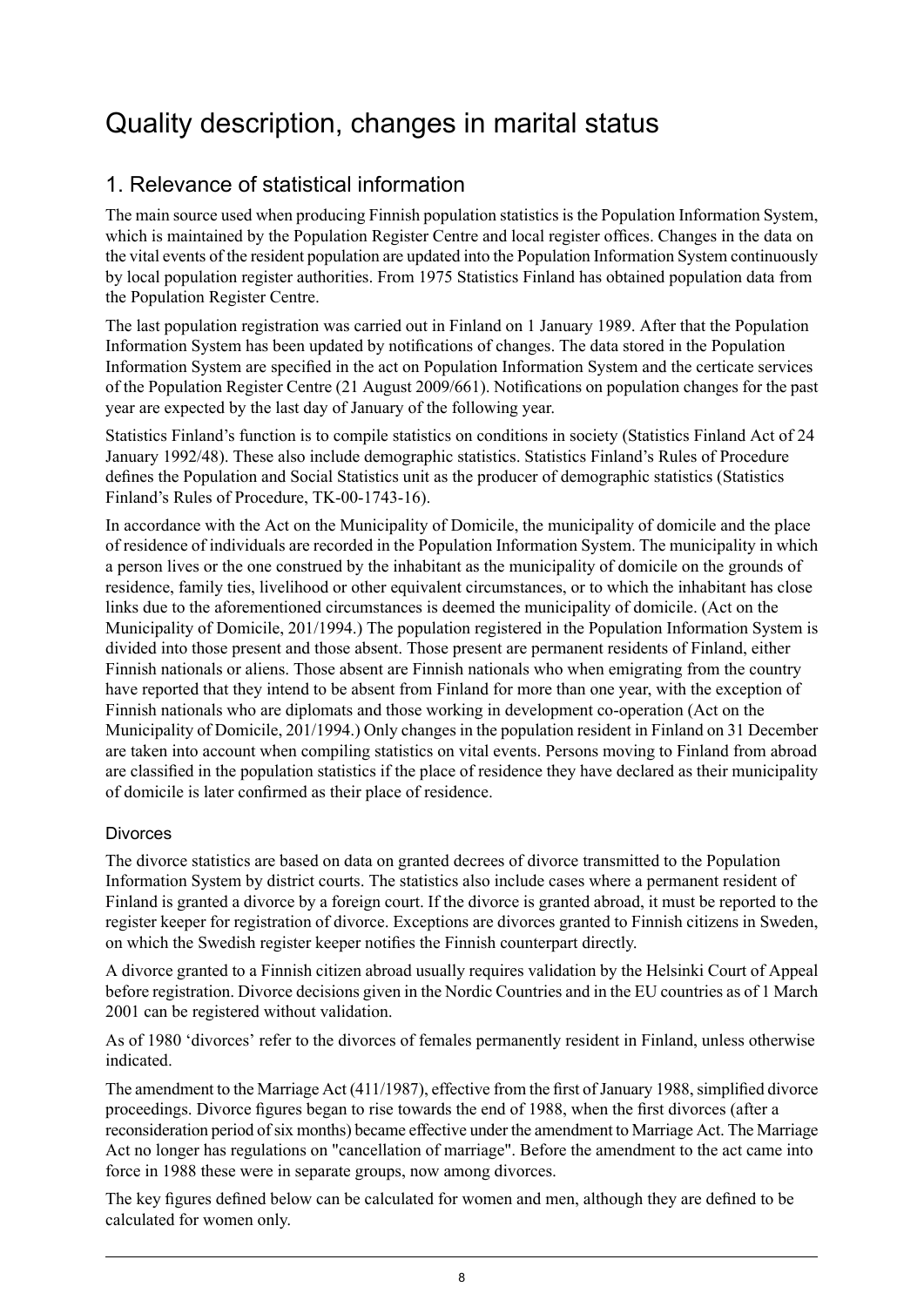The age-specific divorce rate indicates the number of divorced women per 1,000 married women of the mean population in the age group in question. The probability of divorce for first marriages is produced by applying multistate life tables. The life tables are based on women's age-group specific marriage, mortality, widowhood and divorce rates in the statistical reference year regardless of the husband's age or whether the marriage is the first one or not for him.

#### Marital status

The marital status of a person refers to the status according to the Finnish Marriage Code (234/29). It should be noted that cohabiting is not a marital status. People representing all marital status categories may be cohabiting, including those who are still officially married.

Current divorce regulations no longer recognize the concept of legal separation. Those persons who are legally separated on the basis of the old divorce provisions prior to 1 January 1988 and still living apart have been slotted under married persons in the statistics.

The marital status classification is as follows: unmarried, married, divorced, widowed, partner in a registered partnership, dissolved registered partnership, widowed after a registered partnership.

#### **Marriages**

'Marriages' refer to marriages contracted by females permanently resident in Finland, unless otherwise indicated. The number of males and females who contracted marriage is not equal because the number of marriages contracted between females permanently resident in Finland and males living permanently abroad differs from the number of marriages contracted between males permanently resident in Finland and females living permanently abroad. The key figure defined below can be calculated for women and men, although it is defined to be calculated for women only.

The age-specific marriage rate indicates the number of married women per 1,000 non-married women and women not in registered partnership of the mean population in the age group in question.

#### Registered partnership

"Registered partnership" refers to registered partnership of two persons of the same sex aged 18 or over (Act on Registerd Partnerships of 9 Nov. 2001/950). Partnership is registered by an authority entitled to perform civil marriage ceremonies. Registered partnership is dissolved when one partner dies or is declared dead, or when it is dissolved by court order.

## 2. Methodological description of survey

The main source used when producing Finnish population statistics is the Population Information System of the Population Information Centre. Local register office updates a Population Information System with information it gets from persons experiencing vital events and parishes of the Evangelical-Lutheran and Greek Orthodox churches. Hospitals send information of births in machine-language format to maintenance of Population Information System. Local courts take information of decisions of adoptions and divorces dealt in the court into the Population Information System. Statistics Finland receives the updated data on vital events in machine-language format on a weekly basis.

The deadline for delivering data to Statistics Finland on vital events in the statistical year is the end of January of the following year. The exception to this is the data on stillbirths, which were expected by the end of August. Data on population changes in statistical year delivered to Statistics Finland after this date are included in the data of the following year. Data on events relating to the years statistical year  $-4$ through to statistical year – 1 and reported between February statistical year and January statistical year + 1 are included in the statistical year data.

## 3. Correctness and accuracy of data

In general, the Population Information System of the Population Register Centre can be considered very exhaustive as regards persons. In order that a person obtains a personal identity code, he or she has to be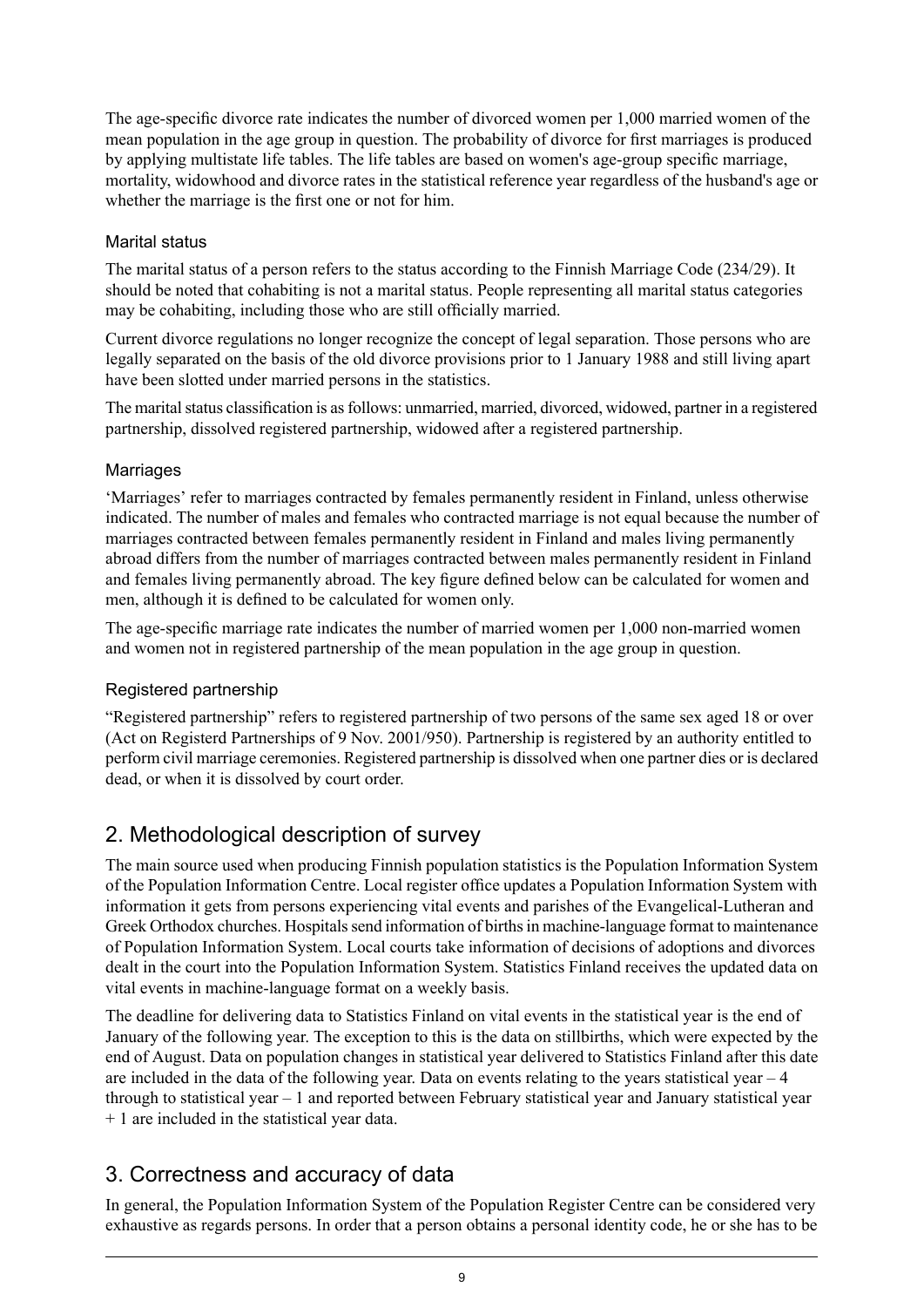registered in the Population Information System. It is practically impossible to live in Finland without a personal identity code. A personal identity code is needed so that one can work legally, open a bank account, have dealings with authorities and so on. It can be safely assumed that Finland cannot have any substantial numbers of 'moonlighters' who receive their pay in cash for periods of over one year, for example. Staying in Finland for at least one year is the prerequisite for registering into the population of Finland.

After abolishment of yearly checking of domicile registers (January 1) in 1989 the Population Information System has been maintained only by notifications of changes to population information. Their correctness is determined by a reliability survey made on the addresses in the Population Information System.

The Population Register Centre charges Statistics Finland with the task of conducting a sample survey on correctness of addressinformation. Around 11,000 people are asked whether their addressin the Population Information System is correct. In the 2012 survey, the address was correct for 98.9 per cent of the respondents.

In connection with municipal elections, returned notifications of voting sent to foreigners usually reveal around 1,000 persons who have moved from the country without giving notice and are thus still included in the Finnish population. The Population Register Centre removes them from the resident population in the Population Information System before the following turn of the year.

## 4. Timeliness and promptness of published data

Final vital statistics are published yearly in April to May, except for those on stillbirths, which are available in September. Since 1999 the regional division used has been that of the first day of the following year. Thus the municipalities that unite on the first day of the new year are already combined in the statistics on the last day of the previous year. Information on the vital statistics of the united municipalities before the unification is available from 2003 onwards.

Preliminary population data by municipality are available by month. [http://www.stat.fi/til/vamuu/tau\\_en.html.](http://www.stat.fi/til/vamuu/tau_en.html)

## 5. Accessibility and transparency/clarity of data

Basic population data are available in electronic form by municipality or with larger regional divisions than municipality in Statistics Finland's free 'Population' online service (Statistical databases) at: [http://tilastokeskus.fi/tup/tilastotietokannat/index\\_en.html](http://tilastokeskus.fi/tup/tilastotietokannat/index_en.html)

Population statistics from 1750 to 2000 have been digitised into PDF format in the National Library's Doria service.

[Publications](http://www.doria.fi/handle/10024/67162) on Population structure in Doria (in Finnish). [Publications](http://www.doria.fi/handle/10024/67161) on Vital statistics in Doria (in Finnish). [Publications](http://www.doria.fi/handle/10024/67160) on Population censuses in Doria (in Finnish).

The chargeable information service contains more specified information about the population by sub-area of municipality, for example. More information about Statistics Finland's chargeable services is available at: <http://tilastokeskus.fi/tup/vaestotilastopalvelu/index.html> (in Finnish).

## 6. Comparability of statistics

Comparable regional vital statistics series are available from 1987. The tables always indicate which regional division is used.

Vital statistics data on the numbers of births, deaths and marriages contracted are available free from 1749 onwards. From 1773 there are data about mothers having given birth by five-year age group and from 1936 about all children born by age of mother. After the statistical revision of 1877 collection of data on deaths was started by one-year age group, which made it possible to begin calculation of accurate mortality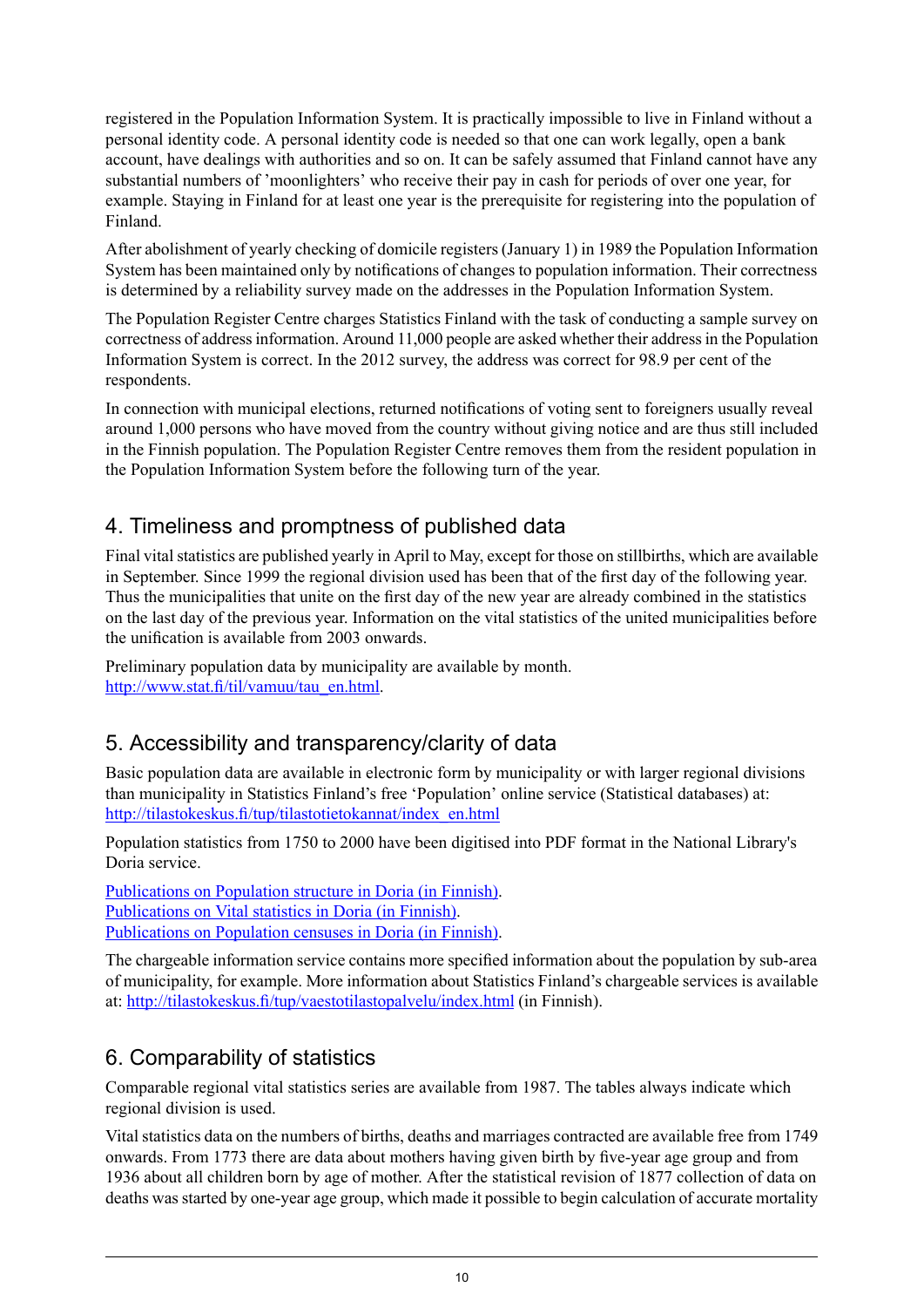and lifetime tables from the 1880s onwards. On account of this statistical revision, annual collection of data on migration and divorces was also started.

Vital statistics time series for the whole country is available from 1749.

## 7. Coherence and consistency/uniformity

Statistics Finland's other statistics use the data of demographic statistics as basic information on population. Consequently, Statistics Finland's other statistics correspond to demographic statistics.